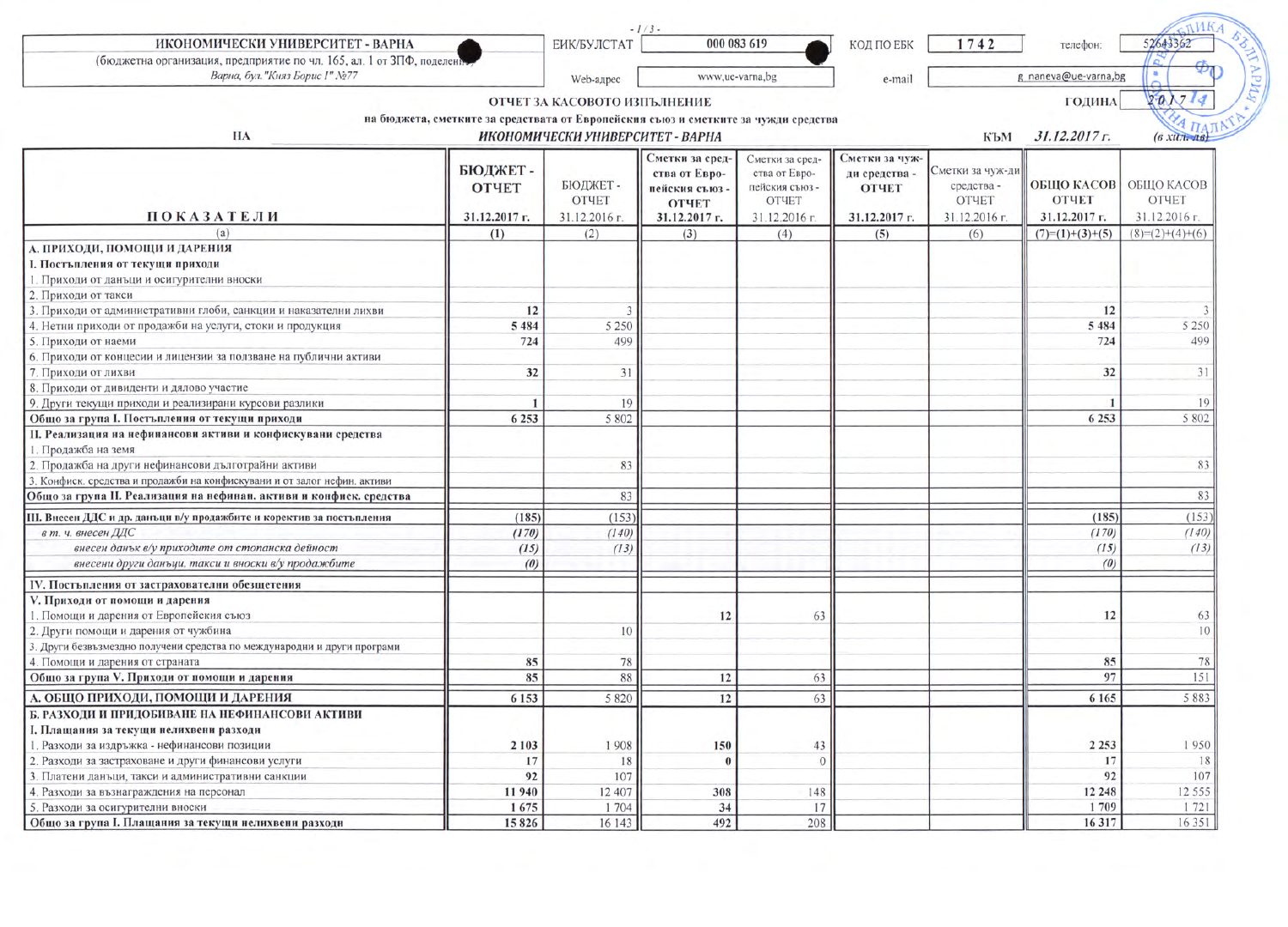|                                                                         |                                        | $-2/3-$                 |                                                                                   |                                                                 |                                                 |                                         | IFINKA                                      |                                                             |  |
|-------------------------------------------------------------------------|----------------------------------------|-------------------------|-----------------------------------------------------------------------------------|-----------------------------------------------------------------|-------------------------------------------------|-----------------------------------------|---------------------------------------------|-------------------------------------------------------------|--|
| <b>ПОКАЗАТЕЛИ</b>                                                       | ДЖЕТ-<br><b>ОТЧЕТ</b><br>31.12.2017 г. | БЮДЖЕТ-<br><b>OTHET</b> | Сметки за сред-<br>ства от Евро-<br>пейския съюз<br><b>ОТЧЕТ</b><br>31.12.2017 г. | Сметки за сра<br>ства от Евро<br>пейския съюз -<br><b>OTHET</b> | Сметки за чуж-<br>ди средства -<br><b>ОТЧЕТ</b> | Сметки за чуж-ди<br>средства -<br>ОТЧЕТ | ОБШО КАСОВ<br><b>ОТЧЕТ</b><br>31.12.2017 г. | $\mathcal{P}_O$<br><b>ОБЩО КАСОВ</b><br>OTHET<br>31.12.2016 |  |
| (a)                                                                     | (1)                                    | 31.12.2016 г.<br>(2)    |                                                                                   | 31.12.2016 г.                                                   | 31.12.2017 г.                                   | 31.12.2016 г.                           |                                             | $(8)=(2)+(4)+(6)$                                           |  |
| II. Плащания за придобиване на нефинансови дълготрайни активи           |                                        |                         | (3)                                                                               | (4)                                                             | (5)                                             | (6)                                     | $(7)=(1)+(3)+(5)$                           |                                                             |  |
| 1. Придобиване на земя                                                  |                                        |                         |                                                                                   |                                                                 |                                                 |                                         |                                             |                                                             |  |
| 2. Придобиване на други дълготрайни материални активи                   | 817                                    | 549                     |                                                                                   | 77                                                              |                                                 |                                         | 819                                         | 626                                                         |  |
| 3. Придобиване на нематериални дълготрайни активи                       |                                        |                         |                                                                                   | 152                                                             |                                                 |                                         |                                             | 155                                                         |  |
| 4. Нето-прираст на държавния резерв и изкупуване на земедел. продукция  |                                        |                         |                                                                                   |                                                                 |                                                 |                                         |                                             |                                                             |  |
| в т. ч. постъпления от реализация на държавния резерв (-)               |                                        |                         |                                                                                   |                                                                 |                                                 |                                         |                                             |                                                             |  |
| Общо за група II. Плащания за на нефинансови дълготрайни активи         | 819                                    | 552                     | $\overline{2}$                                                                    | 229                                                             |                                                 |                                         | 821                                         | 781                                                         |  |
| III. Плащания за разходи за лихви                                       |                                        |                         |                                                                                   |                                                                 |                                                 |                                         |                                             |                                                             |  |
| 1. Разходи за лихви по банкови заеми и държавни (общински) ценни книжа  |                                        |                         |                                                                                   |                                                                 |                                                 |                                         |                                             |                                                             |  |
| 2. Разходи за лихви по други заеми и дългове                            |                                        | $\overline{0}$          |                                                                                   |                                                                 |                                                 |                                         | -1                                          | $\Omega$                                                    |  |
| Общо за група III. Плащания за разходи за лихви                         |                                        | $\overline{0}$          |                                                                                   |                                                                 |                                                 |                                         | $\mathbf{1}$                                | $\Omega$                                                    |  |
| IV. Трансфери към домакинства                                           |                                        |                         |                                                                                   |                                                                 |                                                 |                                         |                                             |                                                             |  |
| 1. Осигурителни плащания и други текущи трансфери                       | 1 250                                  | 1 1 7 0                 | 1306                                                                              | 1088                                                            |                                                 |                                         | 2 5 5 6                                     | 2 2 5 8                                                     |  |
| 2. Капиталови трансфери към домакинства                                 |                                        |                         |                                                                                   |                                                                 |                                                 |                                         |                                             |                                                             |  |
| Общо за група IV. Трансфери към домакинства                             | 1 2 5 0                                | 1 1 7 0                 | 1306                                                                              | 1088                                                            |                                                 |                                         | 2 5 5 6                                     | 2 2 5 8                                                     |  |
| V. Субсидии и капиталови трансфери                                      |                                        |                         |                                                                                   |                                                                 |                                                 |                                         |                                             |                                                             |  |
| 1. Текущи субсидии и трансфери към други лица                           |                                        |                         | 26                                                                                | 18                                                              |                                                 |                                         | 26                                          | 18                                                          |  |
| 2. Капиталови трансфери към други лица                                  |                                        |                         |                                                                                   |                                                                 |                                                 |                                         |                                             |                                                             |  |
| Общо за група V. Субсидии и капиталови трансфери                        |                                        |                         | 26                                                                                | 18                                                              |                                                 |                                         | 26                                          | 18                                                          |  |
| Б. ОБЩО РАЗХОДИ И ПРИДОБИВАНЕ НА НЕФИНАНСОВИ АКТИВИ                     | 17896                                  | 17865                   | 1826                                                                              | 1 5 4 3                                                         |                                                 |                                         | 19 722                                      | 19 408                                                      |  |
| В. ТРАНСФЕРИ И БЕЗЛИХВЕНИ ЗАЕМИ М/У БЮДЖ. ОРГАНИЗАЦИИ                   |                                        |                         |                                                                                   |                                                                 |                                                 |                                         |                                             |                                                             |  |
| 1. Трансфери между бюджетни организации (нето)                          | 10984                                  | 10 697                  | 2005                                                                              | 1909                                                            |                                                 |                                         | 12989                                       | 12 606                                                      |  |
| 2. Временни безлихвени заеми между бюджетни организации (нето)          |                                        |                         |                                                                                   |                                                                 |                                                 |                                         |                                             |                                                             |  |
| В. ОБЩО ТРАНСФЕРИ И ЗАЕМИ М/У БЮДЖЕТНИ ОРГАНИЗАЦИИ                      | 10984                                  | 10 697                  | 2005                                                                              | 1 9 0 9                                                         |                                                 |                                         | 12 989                                      | 12 60 6                                                     |  |
|                                                                         |                                        |                         |                                                                                   |                                                                 |                                                 |                                         |                                             |                                                             |  |
| Г. Бюджетно салдо: Дефицит (-) / излишък (+) = (А.-Б.+В.)               | (759)                                  | (1348)                  | 190                                                                               | 429                                                             |                                                 |                                         | (569)                                       | (919)                                                       |  |
| Д. Финансиране на бюджетното салдо (Е. + Ж. + З. - И.)                  | 759                                    | 1 3 4 8                 | (190)                                                                             | (429)                                                           |                                                 |                                         | 569                                         | 919                                                         |  |
| Е. ОПЕРАЦИИ С ФИНАНСОВИ АКТИВИ                                          |                                        |                         |                                                                                   |                                                                 |                                                 |                                         |                                             |                                                             |  |
| I. Придобиване и реализиране на дялове, акции и участия                 |                                        |                         |                                                                                   |                                                                 |                                                 |                                         |                                             |                                                             |  |
| 1. Придобиване на дялове, акции и участия в предприятия (-)             |                                        |                         |                                                                                   |                                                                 |                                                 |                                         |                                             |                                                             |  |
| 2. Постъпления от реализация и приватизация на дялове, акциии и участия |                                        |                         |                                                                                   |                                                                 |                                                 |                                         |                                             |                                                             |  |
| Общо за група I. Придобиване и реализиране на дялове, акции и участия   |                                        |                         |                                                                                   |                                                                 |                                                 |                                         |                                             |                                                             |  |
| II. Предоставени заеми, възмездна фин. помощ и активирани гаранции      |                                        |                         |                                                                                   |                                                                 |                                                 |                                         |                                             |                                                             |  |
| 1. Предоставени заеми и възмездна финансова помощ (-)                   |                                        |                         |                                                                                   |                                                                 |                                                 |                                         |                                             |                                                             |  |
| 2. Получени погашения по предоставени заеми и възмездна фин. помощ (+)  |                                        |                         |                                                                                   |                                                                 |                                                 |                                         |                                             |                                                             |  |
| 3. Плащания по активирани гаранции - главници по гарантирани заеми      |                                        |                         |                                                                                   |                                                                 |                                                 |                                         |                                             |                                                             |  |
| 4. Възстановени суми по активирани гаранции - главници                  |                                        |                         |                                                                                   |                                                                 |                                                 |                                         |                                             |                                                             |  |
| Общо за група II. Предоставени заеми, възмездна фин. помощ и гаранции   |                                        |                         |                                                                                   |                                                                 |                                                 |                                         |                                             |                                                             |  |
| III. Други операции с финансови активи                                  |                                        |                         |                                                                                   |                                                                 |                                                 |                                         |                                             |                                                             |  |
| 1. Нето-операции с други ценни книжа и фин. активи (кеш-мениджмънт)     |                                        |                         |                                                                                   |                                                                 |                                                 |                                         |                                             |                                                             |  |
| 2. Други операции с финансови активи (нето)                             | (11)                                   |                         |                                                                                   |                                                                 |                                                 |                                         | (11)                                        |                                                             |  |
| Общо за група III. Други операции с финансови активи                    | (11)                                   |                         |                                                                                   |                                                                 |                                                 |                                         | (11)                                        |                                                             |  |
| Е. ОБЩО ОПЕРАЦИИ С ФИНАНСОВИ АКТИВИ                                     | (11)                                   |                         |                                                                                   |                                                                 |                                                 |                                         | (11)                                        |                                                             |  |